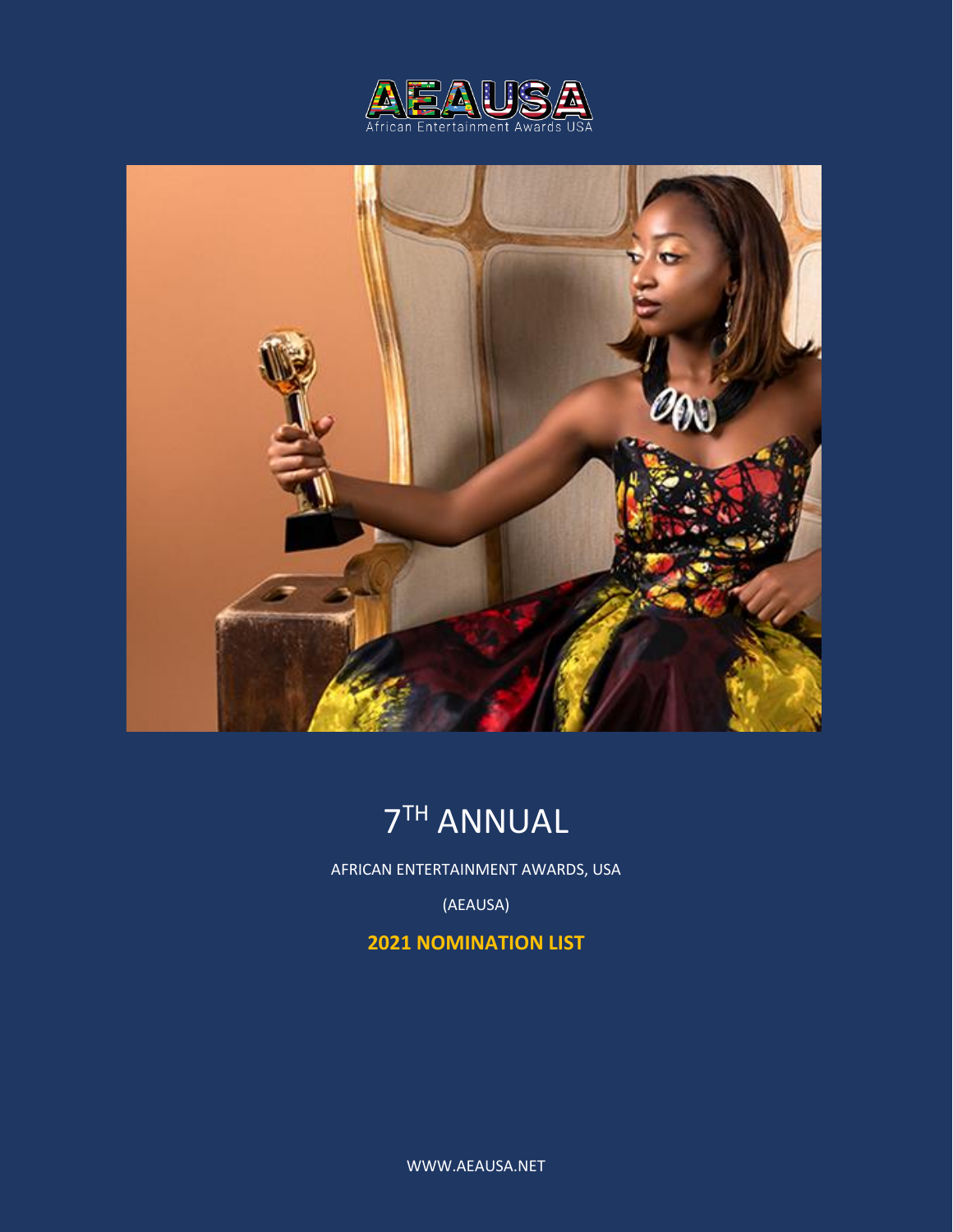# **1. BEST MALE ARTIST**

Focalistic Wiz Kid Shatta Wale Stonebwoy Davido Burna Boy Nordo Mocci Gims Diamond Platnumz

### **2. BEST FEMALE ARTIST**

Tems Yemi Alade Tiwa Savage Nandy Simi Teni Niniola Busiswa Zuchu Sherine

# **3. BEST HIP HOP/RAP ARTIST**

A-Q Khaligraph Jones Elow'n Ko-C Ice Prince Nasty C Kao Denero Sarkodie Vector Rosa Ree

### **4. BEST DUO/GROUP**

Sautisol Best Life Music Weusi B2C Navy Kenzo R2 bees Toofan Calema Dope Nation **Mobbers** 

#### **5. BEST COLLABORATION**

Wizkid – Essence ft. Tems

Olamide ft. Omah Lay - Infinity

DJ Abux X Soulking - It Ain't Me (Amapiano Remix) [ft. Innocent Boetie]

Focalistic & Davido - Ke Star [Remix] (feat. Virgo deep)

Tiwa Savage - Somebody's Son ft. Brandy

DJ Youcef - "Yéké Yéké" Feat Soul Bang's & Manamba Kanté

Calema - Kua Buaru ft. Soraia Ramos, Pérola & Manecas Costa

WizKid - Ginger ft. Burna Boy

'Yaba Buluku (Remix)' by DJ Tarico ft. Burna Boy, Preck and Nelson

Diamond Platnumz Ft. Koffi Olomide – Waah!

**6. BEST MUSIC VIDEO** Yaadcore - The Calling

Djelykaba Bintou - La Patronne

Diamond Platnumz Ft. Koffi Olomide – Waah!

Wizkid – Essence Ft. Tems

Manamba Kanté - Woussai Woussai

Rayvanny Ft. Zuchu - Number One

Alikiba Ft. Rudeboy - Salute

Skillibeng - Crocodile Teeth

Mayorkun - Back in Office

Flavour - Berna Reloaded (feat. Fally Ipupa & Diamond Platnumz)

WWW.AEAUSA.NET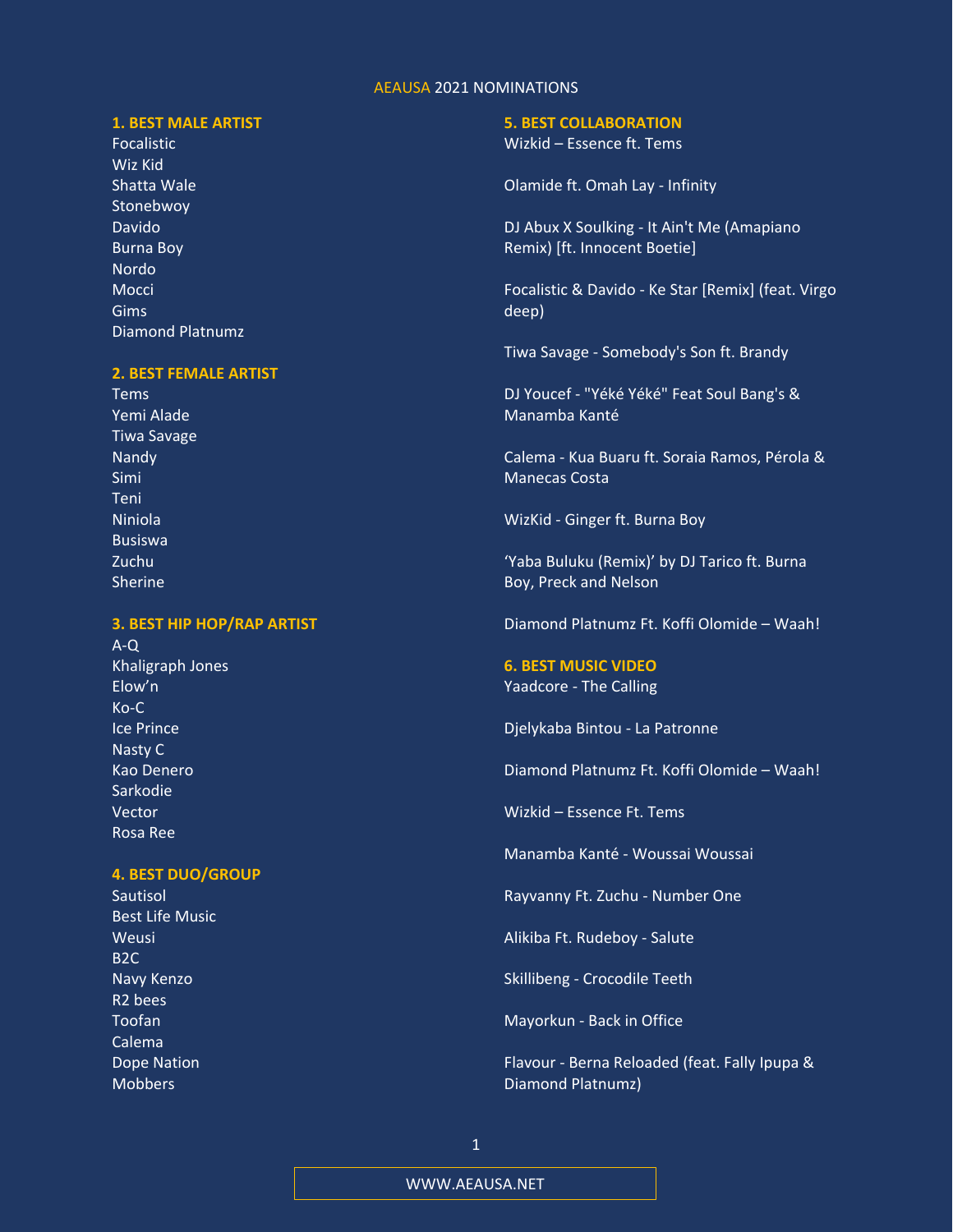# **7. ARTIST OF THE YEAR**

Sherine Wizkid Davido Diamond Platnumz Focalistic Burna Boy Tems Dadju Yemi Alade Tiwa Savage

### **8. BEST DANCER/GROUP**

Afro by Sara GGB Dance Crew Sayrah chips Faciné L'éclipse Poco Lee Afro-Afrique Badgyalcassie Angel Nyigu Ikenna Dancegod Lloyd

### **9. BEST DJ**

DJ Neptune DJ Cuppy DJ D-Ommy DJ Spinall DJ Joozey DJ Tunez DJ Kaywise DJ Black Coffee DJ Youcef DJ Moh Green

# **10. BEST FRANCOPHONE MALE ARTIST/GROUP**

MHD Nordo Mr. Leo Gims Sidiki Diabaté Soul Bangs Didi B Dadju Toofan Fally Ipupa

# **11. BEST FRANCOPHONE FEMALE ARTIST/GROUP**

Manamba Kante Daphne Atheena Aya Nakamura Viviane Chidid Josey Sessimè Fafa Ruffino Angélique Kidjo Blanche Bailly

### **12. BEST PALOP MALE ARTIST**

Preto Show Calema C4 Pedro Djodjie Gerilson Insrael Denis Graça Claudio Ismael Mr. Bow Nelson Freitas Matias Damasio

### **13. BEST PALOP FEMALE ARTIST**

**Titica** Mayra Andrade Liloca Yasmine Preta Negra Soraia Ramos Ary Bruna Tatiana Eneida Marta Elida Almeida

### **14. BEST NEW ARTIST 2021**

Tafari Liya Mac Voice Omah Lay Oxlade Ayra Starr Guchi Jeeba Coutain Ruger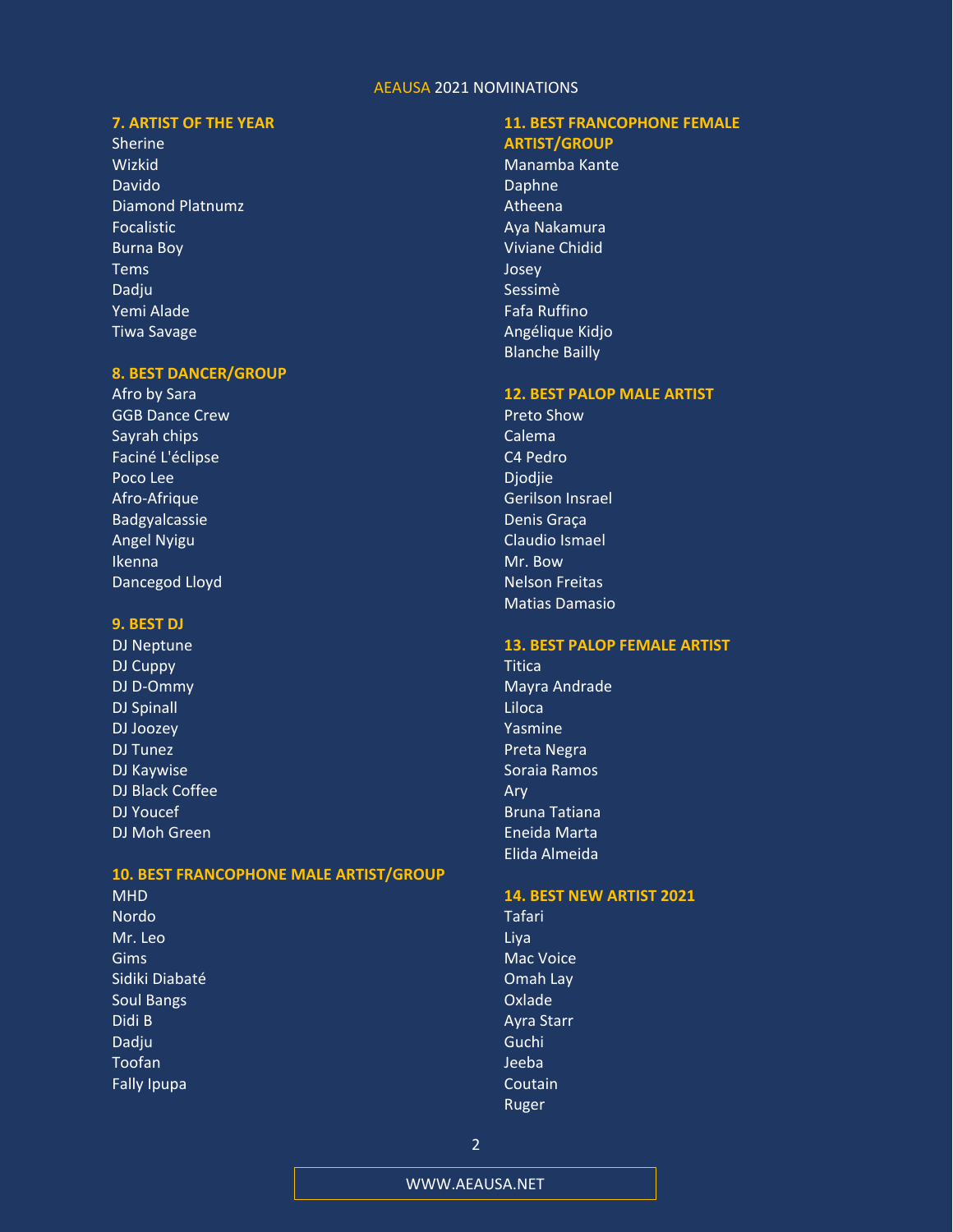### **15. SONG OF THE YEAR**

WizKid - Essence ft. Tems

Dj Abux X Soulking - It Ain't Me (Amapiano Remix) ft. Innocent

Focalistic - Ke Star (Remix) and Davido

Tiwa Savage Feat Brandy - Somebody's Son

Meddy - Queen of Sheba

Fireboy - Peru

Diamond Platnumz Ft Koffi Olomide - Waah!

Rayvanny ft. Zuchu Number One

Calema - Kua Buaru ft. Soraia Ramos, Pérola & Manecas Costa

Rema- 'Bounce'

### **16. ALBUM OF THE YEAR**

Mbosso "Definition of love"

Olamide "UY SCUTI"

Rayvanny "Sound from Africa"

Kidi "The Golden Boy Album"

Yemi Alade "Empress"

Johnny Drille "Before we fall asleep"

Wizkid "Made in Lagos"

Jah Prayzah "Gwara"

Mr Leo "Lion of Africa"

MHD "Mansa"

# **17. BEST UPCOMING/LOCAL ARTIST**

Nikita Kering Sharma Boy Mimi Mars Triomio Halima Bah Leil Kobazzie Swabbii JRhyma Tribe Mark Annalie Prime Harmonee

### **18. BEST MALE ARTIST - CENTRAL/WEST AFRICA**

Davido Olamide Naira Marley Dadju Fally Ipupa Stonebwoy Soul Bangs Wizkid Mr. Leo Burna Boy

# **19. BEST FEMALE ARTIST - CENTRAL/WEST AFRICA**

Manamba Kante Viviane Chidid Josey Yemi Alade Teni Tiwa Savage Tems Simi Gyakie Niniola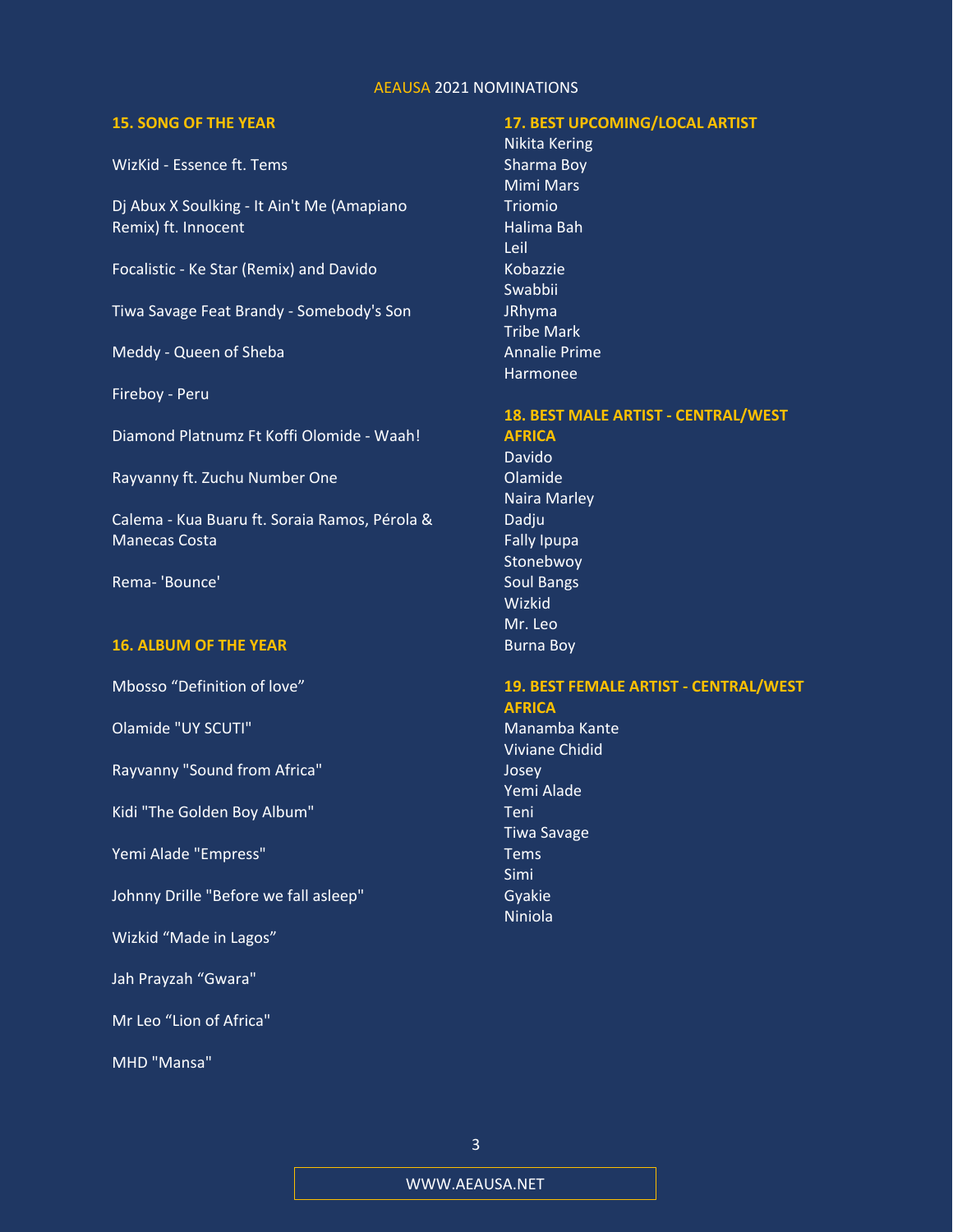# **20. BEST MALE ARTIST - EAST/SOUTH/NORTH**

# **AFRICA**

Small X Rayvanny ElGrandeToto Harmonize Mocci Eddy Kenzo Focalistic Ali Kiba Jah Prayzah Nordo- 3arbouch

#### **21. BEST FEMALE ARTIST - EAST/SOUTH/NORTH AFRICA**

Zuchu Sherine Zahara Nandy Knowless Nadia Mukami Tanasha Donna Spice Diana Latifa Sho Madjozi

# **22. BEST AFRICAN COMEDIAN**

Michael Blackson Njugush AY Tembu Daniel Bovi Basketmouth Kenny Blaq Eric Omondi Akpororo Broda Shaggi

# **23. BEST GOSPEL ARTIST**

Ada Ehi Sinach Mercy Chinwo Deborah Lukalu Benjamin Dube Nathaniel Bassey Tim Godfrey Frank Edwards Prosper Germoh Joe Mettle

# **24. BEST REGGAE / DANCEHALL ARTIST**

Shatta Wale Ruger Timaya Patoranking **Stonebwoy** Bennie Gunter Nordo Takana Zion Popcaan T Sean

#### **25. AFRO-LATINO ARTIST OF THE YEAR**

Japanese Dubosky Italian Somali David L Nacho Sami Boy Bad Bunny J Balvin The Ganez Iza

### **26. SOCIAL MEDIA INFLUENCER OF THE YEAR**

Bou Bou The Artist Don Jazzy Eric Omondi Tunde Ednut Zari Hassan (ZaritheBossLady) Michael Blackson Grand P Khaby Lame Elsa Majimbo Linda Ikeji

#### **27. PRODUCER OF THE YEAR**

Sarz Master Geezy **Masterkraft** Lizer Classic Legendury Beatz Rexxiepon da Beat Clarence Peters Ramoon Chase Iyan Shizzi